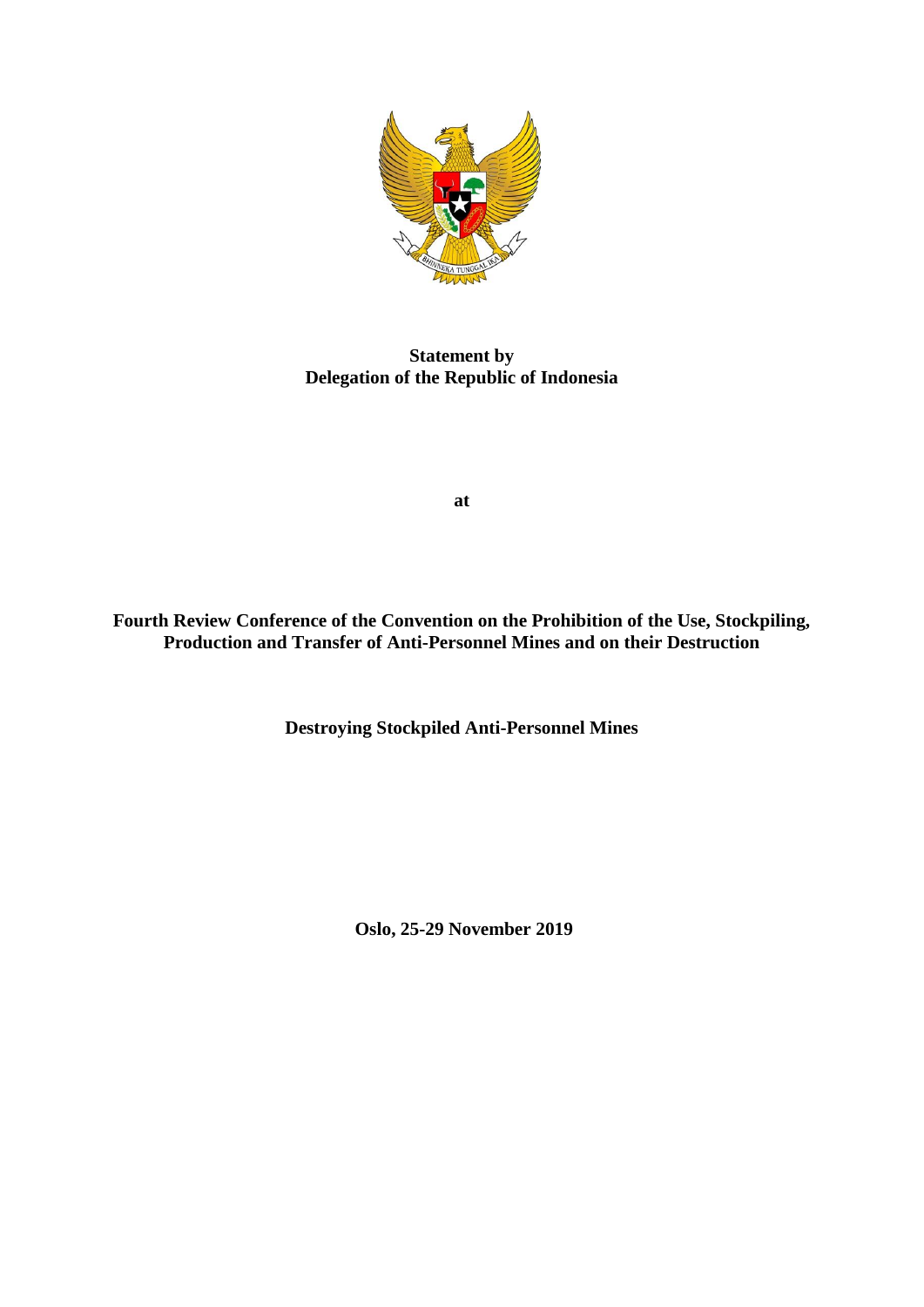## **Mr. President**,

Excellencies and Distinguished Delegates,

Indonesia is a country which has not produced, stockpiled nor used anti-personnel mines since becoming Party to the Convention in 2007. As part of our commitment, since 2008 Indonesia has destroyed 12.618 anti-personnel mines, which is more than 80% of Indonesia's antipersonnel mines. [*Due to our recent national election and inauguration of the new administration, the Government of the Republic Indonesia just sent its Annual Article 7 Report to the Anti-Personnel Mine Ban Convention Implementation Support Unit*].

As of 2018, Indonesia still retained 2.148 anti-personnel mines for training purposes as permitted by the Convention. Training and education are one of our focuses in facing the detrimental impact of the landmines. The advanced trainings and educations in conventional weapons, such as landmines, are extensively taught, and instructed to multiple levels of military personnel.

These trainings and education are essential to increase their skills in eradicating the severity of landmine's impact, not only for both their own well-being as a soldier, but also to prevent casualties from civilians. These skills are proven imperative not only for our own interests, but also for our peace keeping operation under United Nation. Many of our deployed personnel have proven their expertise in neutralizing significant numbers of landmines during their operations.

## **Mr. President,**

In line with our obligation to the Convention, this year our Government has destroyed another 98 mines and furthermore, we are in the procesa of introducing a national plan for 2020-2024 to yet lower the number of retained units up to no more than 154 anti-personnel mines for training and educational purposes of our Peacekeepers and Bomb Squads.

We do understand, that for some countries, destroying a particular type of mine is extremely hazardous, poses serious technical difficulties, and not mention, requiring a considerable amount of financial resources. In this regard, we would like to reiterate the importance of financial, technical, and humanitarian assistance for those states in meeting their deadlines. Therefore, Indonesia calls more concrete actions from countries, including countries not party to the Convention, to provide necessary assistance to the states parties in need. Indonesia is of the view that "link and match" between those assistance and the needs of the recipient countries, as well as support from the ISU is crucial for the implementation of the Convention. In our part, Indonesia stands ready to share our expertise to assist countries in need.